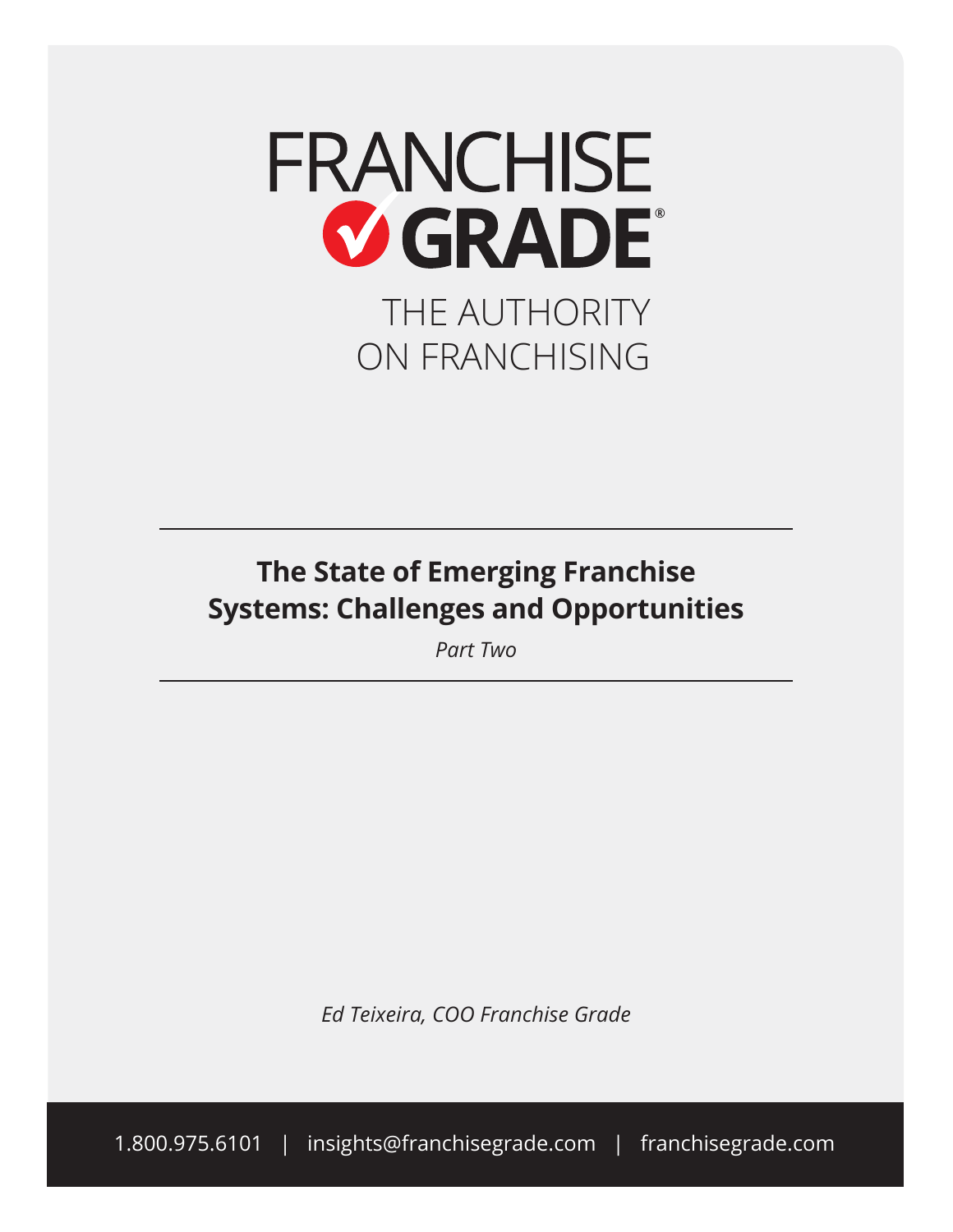# **Challenges and Opportunities**

This is part two of a two-part report that analyzes and presents key information regarding the performance and composition of emerging franchise systems, consisting of franchises with 100 or less franchise locations. In part one we presented an overview of new franchise growth. We studied ten years of startup franchise growth for 1,207 franchises beginning in 2007 and then organized the number of locations into eight groups with 0 to 100 locations. The study revealed that; 20% of those franchises that started 6 to 10 years ago had 100 or more location, 42.2% of the franchises had 26+ locations 5 years from startup and 24.6% had 26+ locations 4 years after startup. On the reverse side 30.6% of the franchises had 1 or 0 locations after 5 years.

**We asked Robert Cresanti, CEO of International Franchise Association (IFA) to comment on the subject of emerging franchises:** 

"New franchise brands are emerging daily, giving franchise prospects more choices and opportunities than ever before, speaking loudly to the level of economic contribution franchise small business owners bring to the nation's economy. Emerging franchise brands will continue to fuel sustainable growth, competition, and innovation all which are essential in addressing and resolving concerns and challenges facing the business model."

### **Robert Cresanti, IFA President & CEO**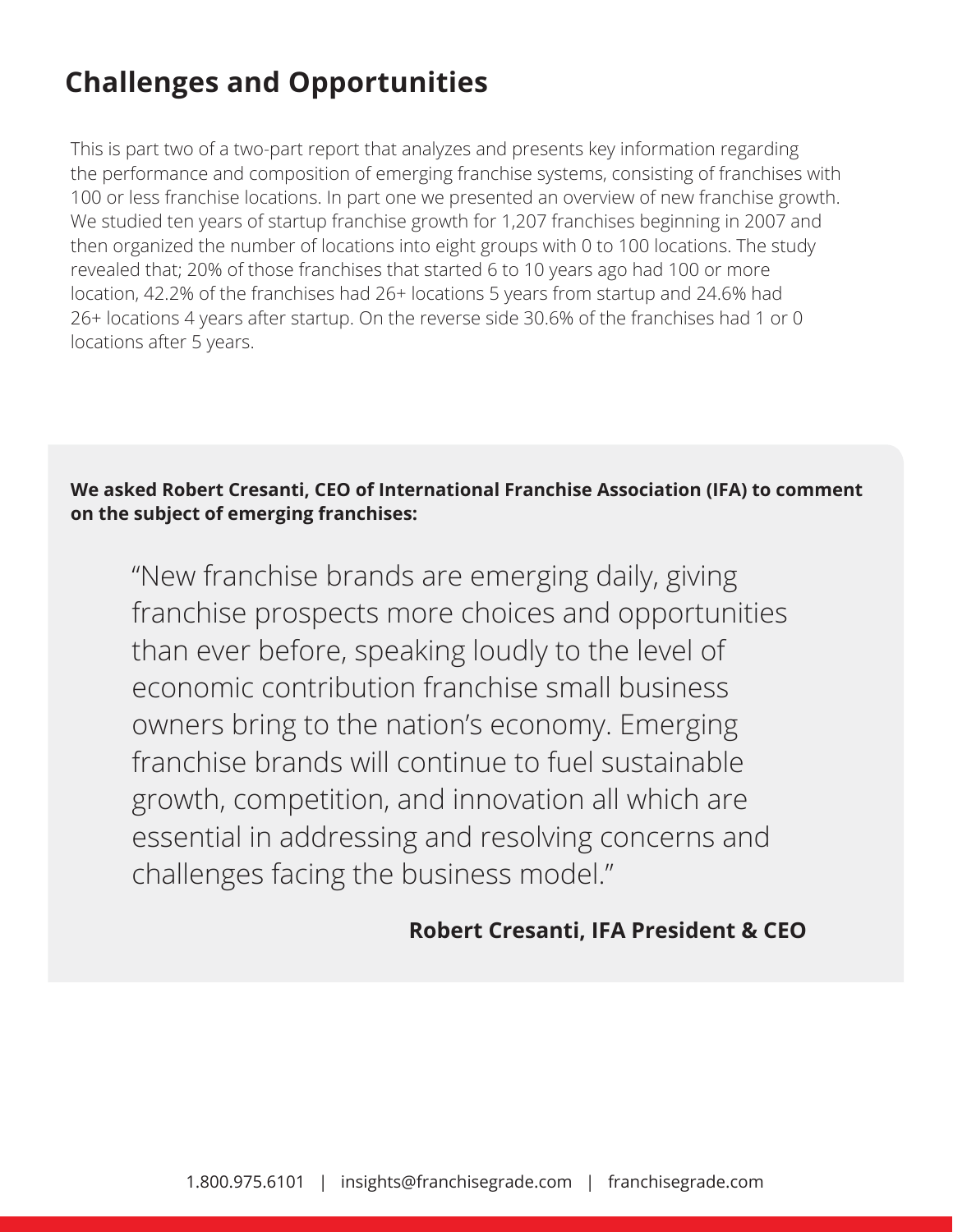# **Cause For Optimism**

An important component of our research was to drill down deeper into the 1,207 franchise systems to identify which franchise sector they came from, the growth of these franchises by sector and the investment breakdown. The results indicated that a number of emerging franchises have the potential for dynamic growth. In order to achieve successful growth start-up franchises need to follow certain guidelines when they launch their new franchise. For those who are either considering a start-up franchise program or are having difficulty growing we sought insight and advice from emerging franchise CEO's, that grew their franchise brands to over 100 locations in less than ten years and from franchise experts. They share their experience and offer advice and suggestions to emerging franchises and businesses considering franchising their business.



Although there are examples of start-up franchises failing to successfully grow during their formative years, 42.2% of franchise systems achieved reasonable growth after 5 years from their launch. With few exceptions, successful start-up franchises will have 1-3 franchise locations after their first year. A start-up franchise with 26+ locations after 5 years is an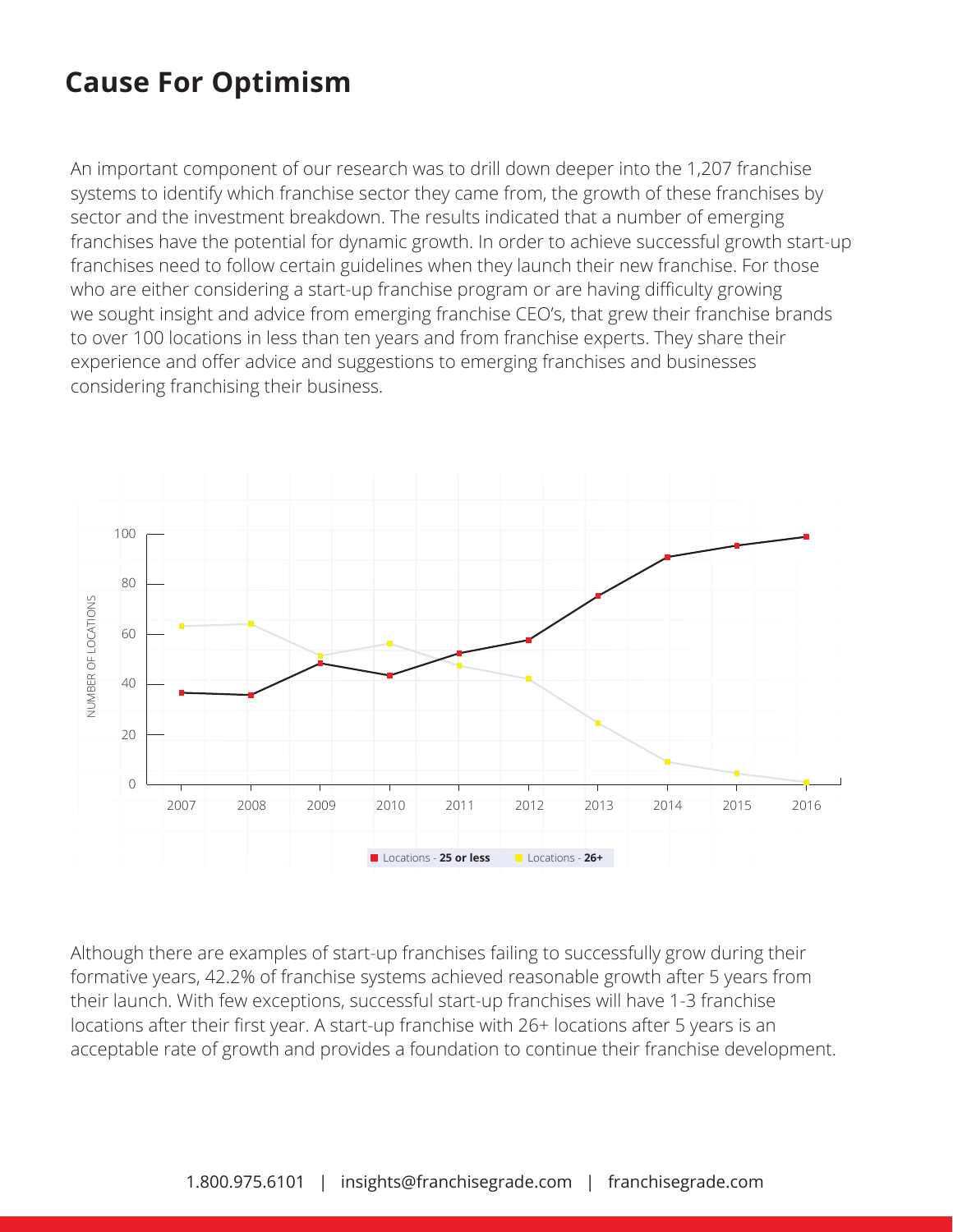#### Emerging Franchise Systems by Franchise Sector

When we analyzed emerging franchises by the major franchise sectors we found Personal Services, Quick Serve Restaurants and Commercial and Residential Services accounted for 61% of the emerging franchises in our database. Personal Services represented the largest sector at 27%. Given the current growth and popularity of Children's Services, Homecare and Fitness franchises these numbers aren't surprising.

On the other hand, the Lodging, Real Estate, Automotive and Retail Food Sectors totaled 12% of the emerging franchises in our study. These low numbers are most likely the result of the investment these franchises require and the competitive challenges from comparable non-franchised businesses.

| <b>SECTOR</b>                                          | <b>FRANCHISE SYSTEMS</b> | <b>PERCENTAGE</b> |  |
|--------------------------------------------------------|--------------------------|-------------------|--|
| <b>Automotive</b>                                      | 49                       | 4%                |  |
| <b>Business Services</b>                               | 99                       | 8%                |  |
| <b>Commercial &amp;</b><br><b>Residential Services</b> | 186                      | 15%               |  |
| <b>Full Services Restaurants</b>                       | 79                       | 7%                |  |
| <b>Lodging</b>                                         | 47                       | 4%                |  |
| <b>Personal Services</b>                               | 327                      | 27%               |  |
| <b>Quick Service Restaurants</b>                       | 232                      | 19%               |  |
| <b>Real Estate</b>                                     | 33                       | 3%                |  |
| <b>Retail Food</b>                                     | 46                       | 4%                |  |
| <b>Retail Products &amp; Services</b>                  | 109                      | 9%                |  |
| <b>TOTAL</b>                                           | 1,207                    | 100%              |  |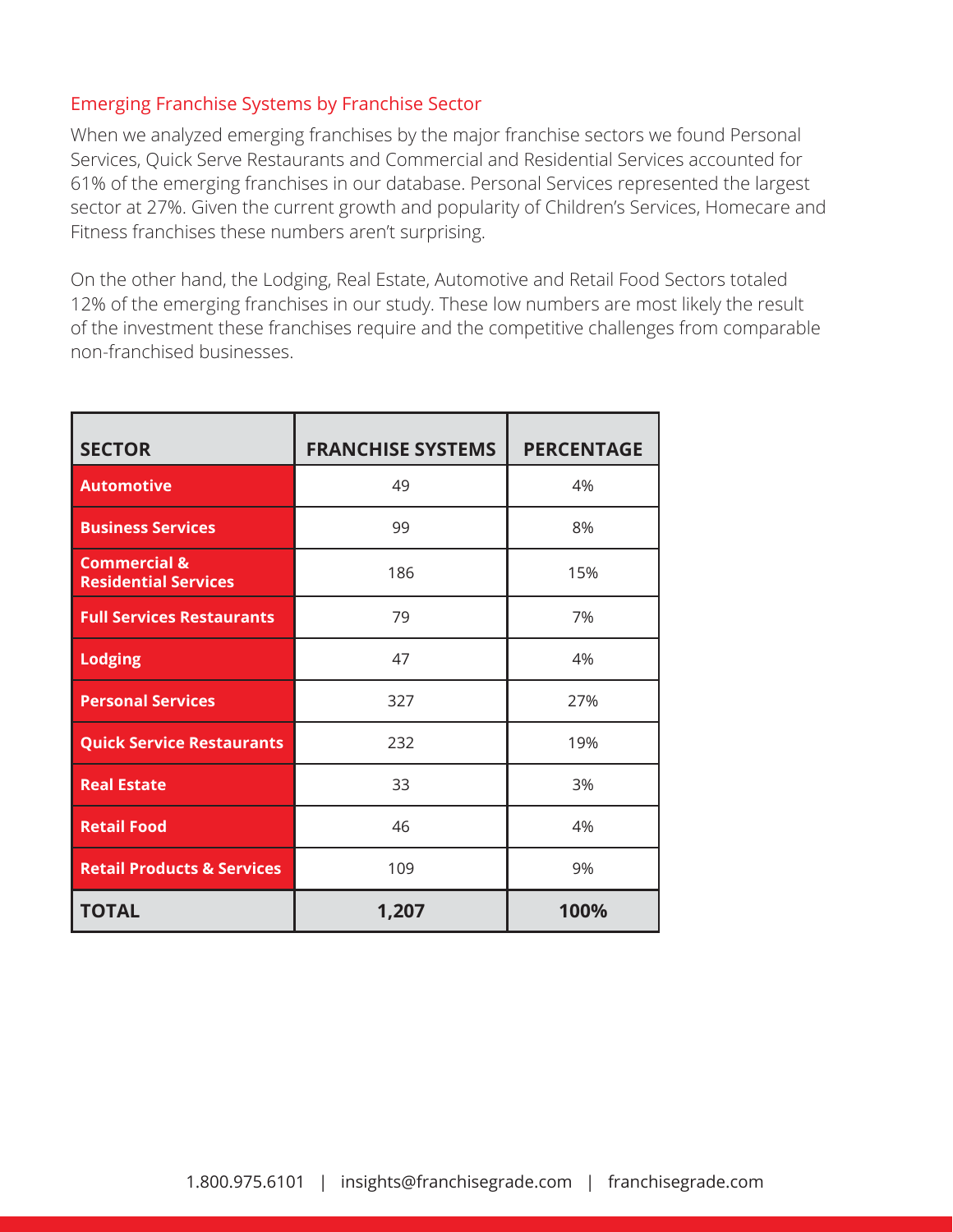#### Investment Distribution for Franchise Systems

The table below shows the required average investment and the number and percent by sector. Investments for \$250,000 and less accounted for 55% of the franchises in the study with 25% of the brands below \$100,000.



These percent reflect the large number of Personal Services, Commercial and Residential Services and Business Services among the franchises. These sectors include many low investment franchises such as Children's Services, Homecare and Home Services some of which are home based. The higher investment franchises, such as Lodging, QSR and Retail Food require a larger investment and the low percent of these higher investment franchise sectors.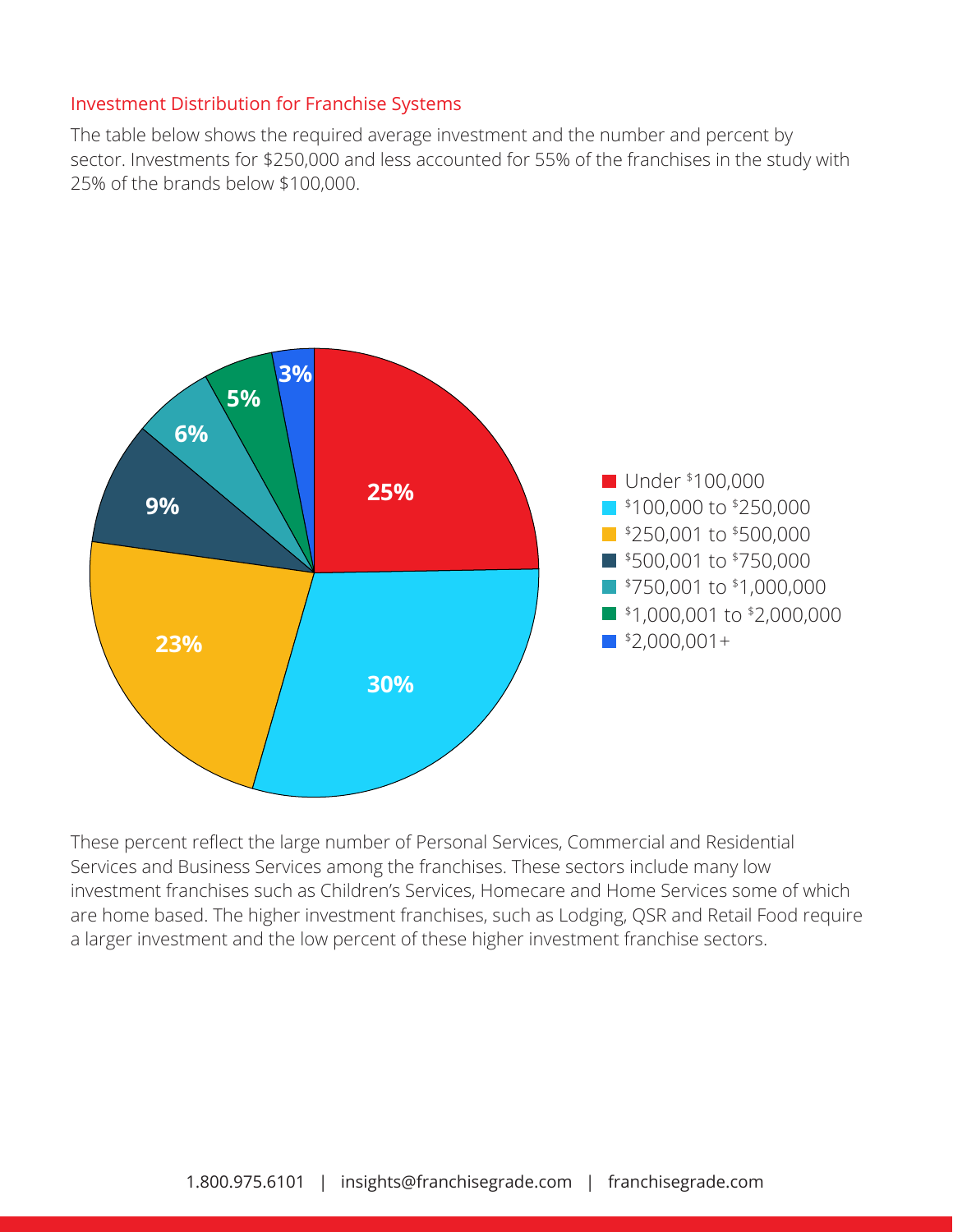#### Number of Franchise Locations by Years Franchised

For various reasons, franchises achieve growth at different stages in their development. Some franchises grow at an acceptable and even rapid rate while others simply fail to grow at all. The following table shows various stages of growth and the percent of new franchises that reach each stage by years in operation.

*It's interesting to note that only 1 out of 5 franchises reached 100+ locations after their 8th year of franchising.*

| <b>LOCATIONS</b> | <b>AGE OF FRANCHISE (YEARS)</b><br>$\%$ |      |      |      |      |  |
|------------------|-----------------------------------------|------|------|------|------|--|
|                  | $\overline{2}$                          | 4    | 6    | 8    | 10   |  |
| $\bf{0}$         | 65%                                     | 28%  | 6%   | 6%   | 6%   |  |
| 1 to 10          | 27%                                     | 35%  | 29%  | 26%  | 16%  |  |
| 11 to 25         | 4%                                      | 12%  | 18%  | 17%  | 16%  |  |
| 26 to 50         | 3%                                      | 12%  | 23%  | 14%  | 16%  |  |
| 51 to 100        | 1%                                      | 7%   | 9%   | 18%  | 22%  |  |
| $100+$           | 1%                                      | 5%   | 16%  | 20%  | 26%  |  |
|                  | 100%                                    | 100% | 100% | 100% | 100% |  |

23% had 26 to 50 locations after 6 years in operation. Conversely, 29% of franchises had only 1 to 10 locations after 6 years. Emerging franchisors should compare their growth to the results in this table.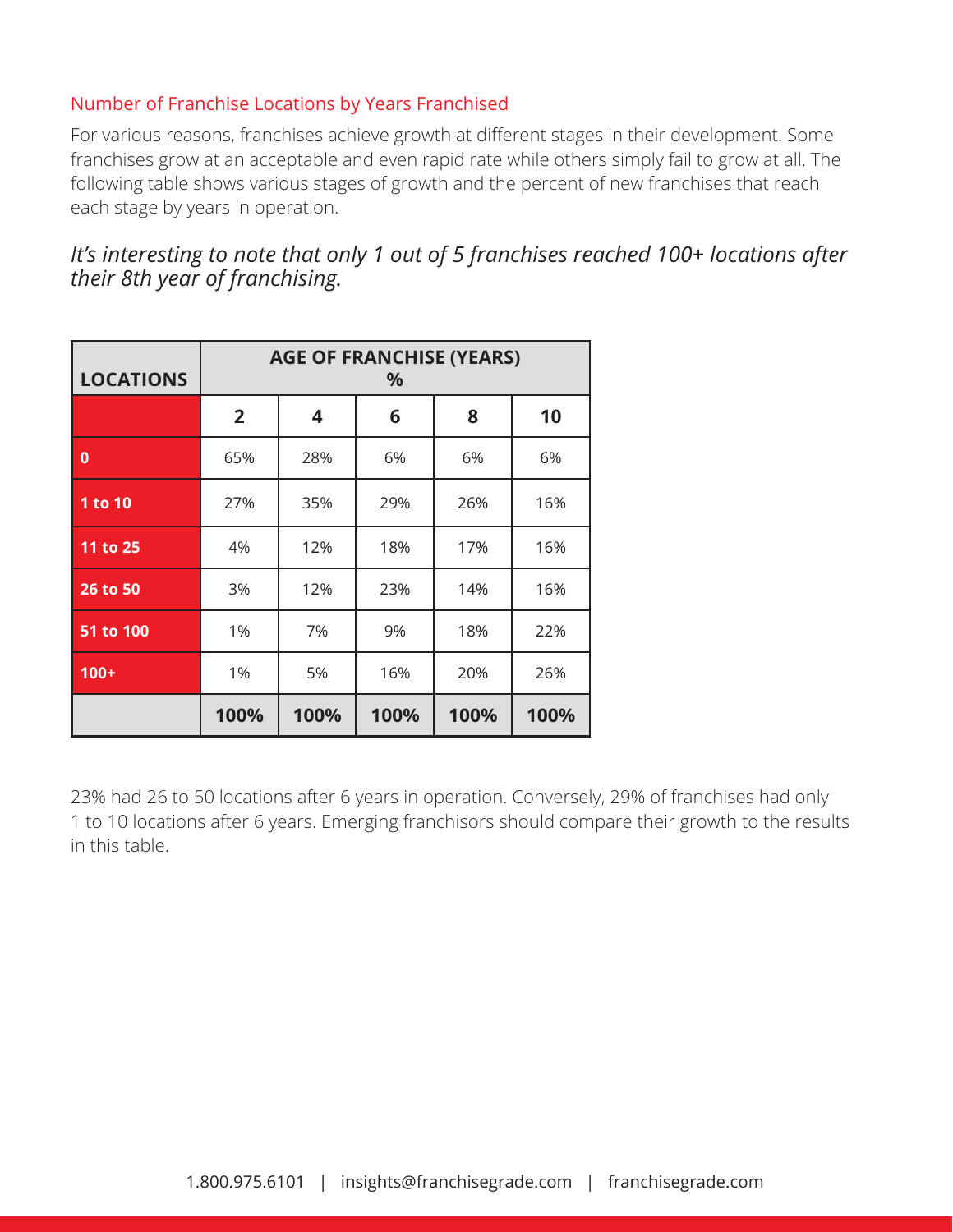To gain feedback and provide meaningful advice to emerging franchises we spoke with two highly successful franchisor founders and two highly experienced franchise consultants. The franchisors experienced significant growth as emerging franchises and have been graded A+ by Franchise Grade for their top franchise performance.

#### Tony Lamb, CEO Kona Ice

In 2007, Tony Lamb founded Kona Ice after deciding that he wanted to build a better ice cream truck. By the end of the year, he had designed and produced five prototypes. Kona Ice began franchising in 2008. In October 2012, the company launched the Kona Mini, a smaller replica of the Kona Ice truck, to sell shaved ice indoors during winter months. Kona Ice was recognized on Entrepreneur Magazine's Franchise 500 list in 2013. The company was also named the top new franchise and rated the 27th fastest growing franchise in the United States.

This year Kona Ice will have 1,000 franchisee owned operations in 48 states. In 2017 Kona will add 140 new franchises and 66 will be 2nd or 3rd franchises. Tony attributes the tremendous success of Kona Ice to several factors.

### **The Kona Start Up Strategy**

"When the franchise started it had a group of profitable corporate locations. Rather than burden franchises with the debt and capital used to build and launch the franchise, for the first four years, we used the income from the corporate operations to pay for franchisor salaries.

Kona Ice franchisees pay a fixed royalty which allows each franchisee to know how much they will pay and enables them to earn more as their revenues rise. Although franchises can differ from brand to brand in the case of Kona, we didn't want to be concerned with royalty audits and franchisee under-reporting. I don't believe that every business is franchiseable and not everyone can launch and operate a franchise company."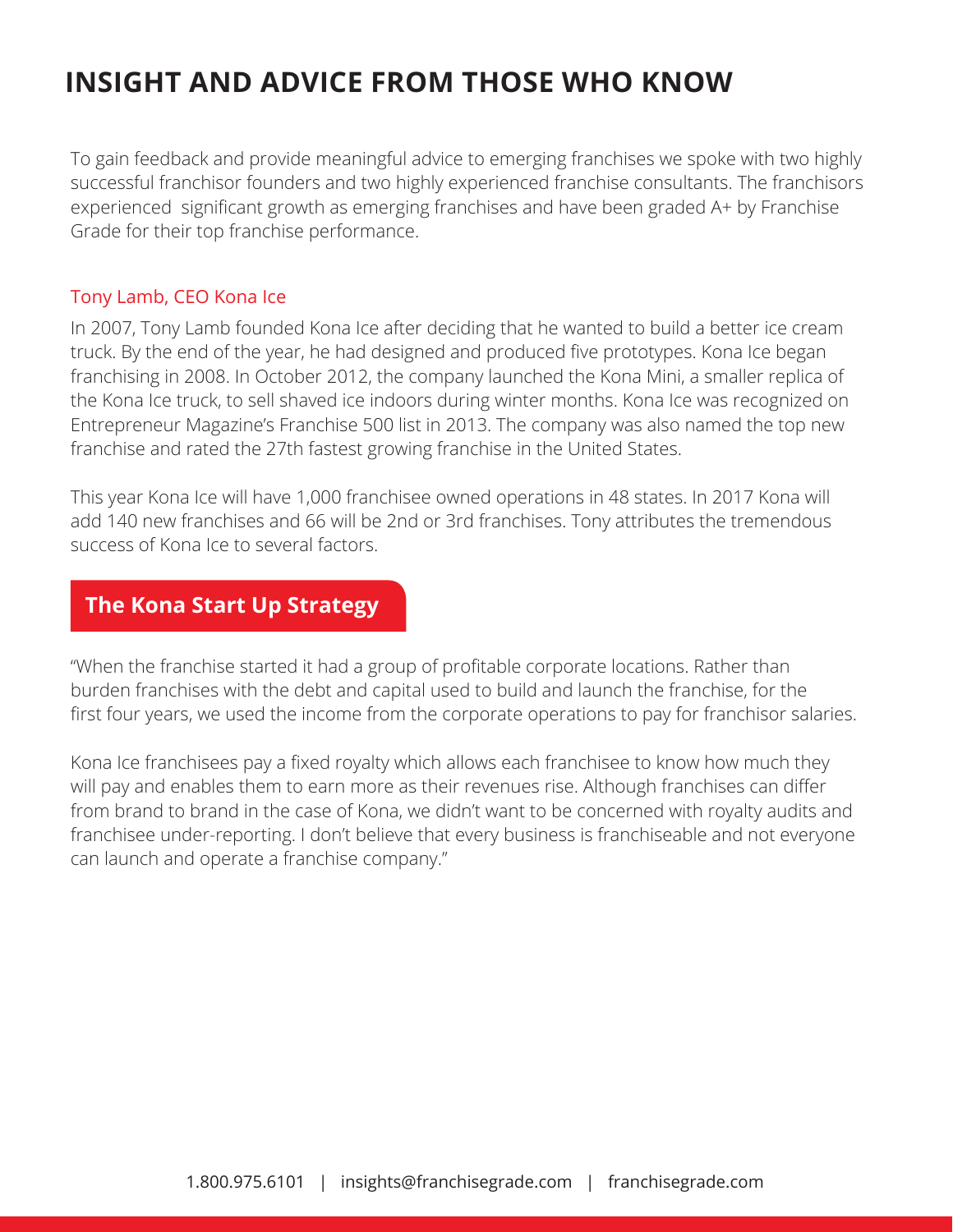#### Kevin Wilson, CFE. CEO Mosquito Joe

Kevin began his career in consulting with Bain and Company, where he founded Benny's Bagels, a business that franchised bagel stores throughout Texas. Kevin became a partner with Envest Ventures and oversaw \$160M across three funds that made over 28 investments, four of which were franchisors. After meeting the founders of Mosquito Joe, he was sold on the need for the services and the opportunity for franchisees and was excited to build a great and lasting company.

### **The Success of Mosquito Joe**

"When we launched Mosquito Joe as a franchise opportunity we took a very analytical approach and did the following. First, we established a clear strategy for the company supported by a detailed business plan that projected out five years. Once this was developed, we raised enough capital to execute the business plan, which included some buffer in case we had slippage in the plan. It also allowed us to invest early on in resources required, including a franchise development budget of \$400K in the first year. Finally, with the capital raised, I could recruit a very strong and experienced team and pay them market-based wages, all three of these steps – the strategy, the capital and the people - are critical to form the foundation that supports growth."

"I think it's very important for all franchise systems to have a strong organic development program. This means a strong sales process with an experienced development team. It also means an analytical marketing department that can assess the best places to spend money. In the early years, we spent a lot of money and tested many things to see what worked for our concept. Then, we continually adapted and optimized our strategies as we grew. It has never been a "set it and forget it" kind of program."

"I would recommend attending IFA events where you would expect to see either franchise development or marketing executives, and ask them what has been working for them. Franchising is a collaborative industry, and building a network of franchising colleagues is a powerful tool. There are several different consulting firms that have a focus specifically on franchising that would be helpful as well."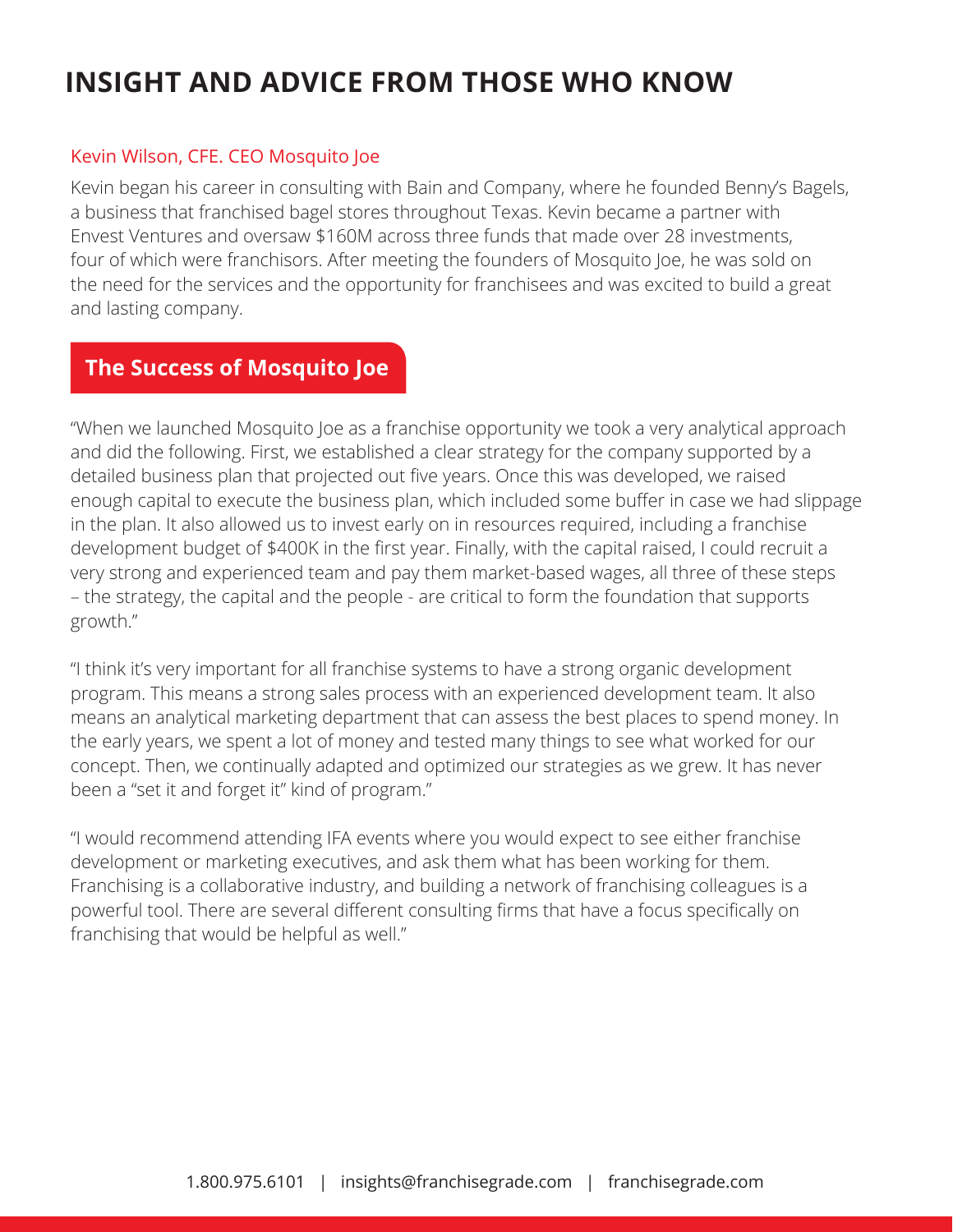#### Lori Kiser CFE, CPC. CEO The Decide Group

Executive Leader and Coach with over 30 years' experience in the franchise and travel industries as franchisor, franchisee and former president of FranChoice. Starting her career as a Slurpee Girl at a family owned 7-Eleven provided a true education on the value of always showing up with enthusiasm, determination, being direct and most importantly a sense of humor! **Connect with Lori at www.lorikiser.com.**

### **Lori's Franchise Expertise**

"If you are thinking about franchising…. take Stephen Covey's advice "always start with the end in mind" and add Lori's advice "have an exit strategy mapped out". Imagine you have a successful consumer business that operates profitably, and you want to franchise your concept with the end goal having upwards of 500 units in North America. History and a lot of important research conducted by Franchise Grade will tell you that it generally takes 8- 10 years for a franchisor to get to 100 operating franchisees. With 30 years of franchise development experience, I've learned that when a franchise starts franchising, it's not that difficult to sell the first 10 -20 franchisees as this is generally friends, family and raving fans. But onboarding, training, managing and helping this first group breakeven and then shortly after becoming profitable is a little more complicated with many moving parts. Doing it right is essential to reaching your goal of 500."

#### **Before you jump into franchising, four critical facts to keep in mind:**

- **1.** Work out the bugs by operating 3-10 profitable locations in multiple markets
- **2.** Expand locally then regionally building a strong presence in markets close to head quarters (where you have a lot of support in place) before expanding nationally
- **3.** Understand that when you become a franchisor, you are operating two businesses the actual operating business and then a franchise system
- **4.** Hire experts in both categories

"Undercapitalization is the biggest challenge for most start-up businesses and emerging franchisors are no different."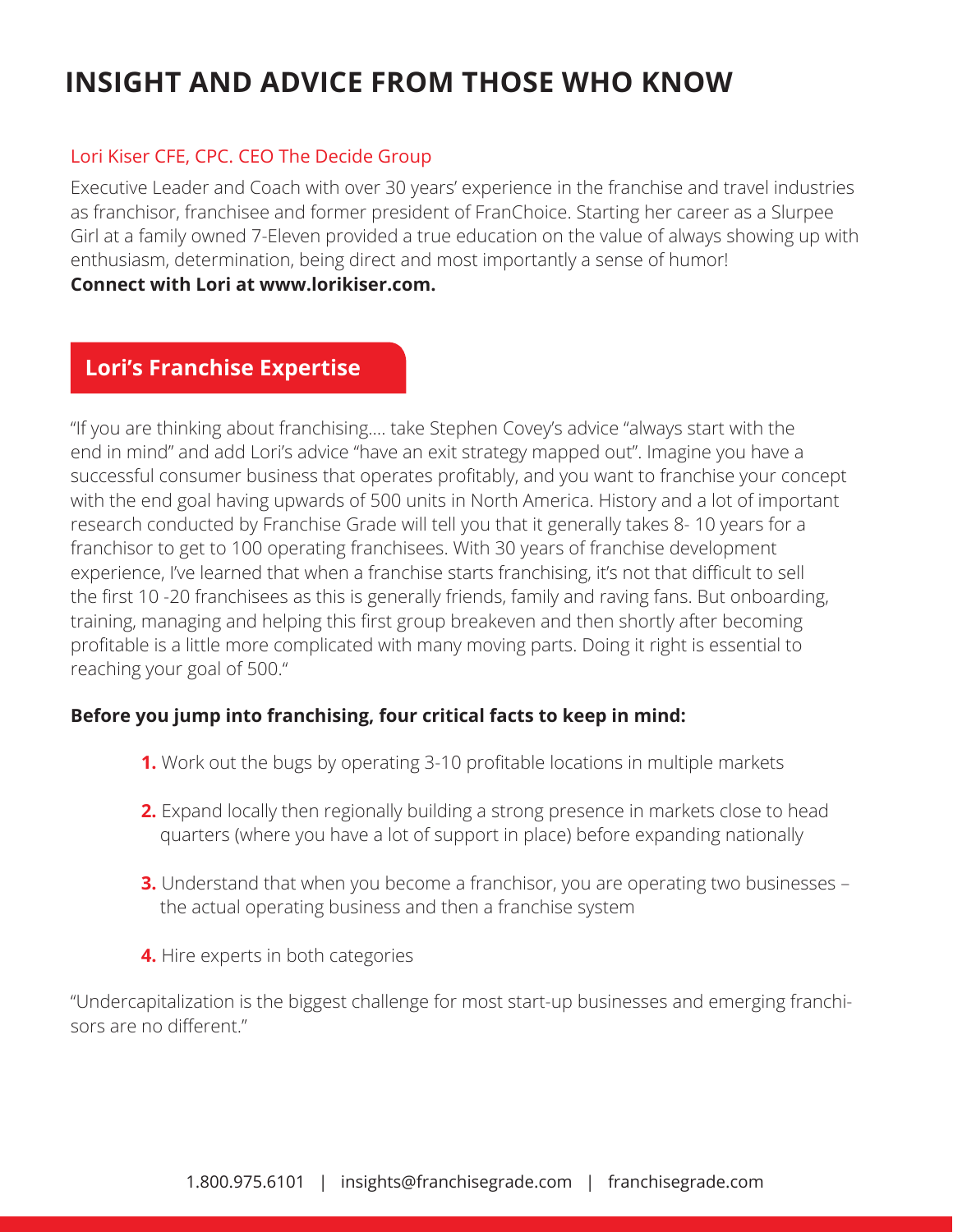#### Gary Occhiogrosso - Franchise and Brand Strategist

Currently Gary Occhiogrosso is the Managing Partner of Franchise Growth Solutions, which is a co-operative based franchise development and sales firm. Their "Coach, Mentor & Grow Program" focuses on helping Franchisors with their franchise development, strategic planning, advertising, selling franchises and guiding franchisors in raising growth capital. Gary started his career in franchising as a franchisee of Dunkin Donuts before co-launching the Ranch \*1 Franchise program. He is the former President of TRUFOODS, LLC a 100 unit, multi brand franchisor. Gary is the host of the "Small Business & Franchise Show" broadcast over AM970 in New York City.

### **Gary's Advice**

The following are based upon Gary's experience constructing and launching several franchise companies:

- **1.** Have a written strategic development plan
- **2.** Find Franchisees with the same core values as the Franchisor
- **3.** Be properly financed to fund the plan
- **4.** Focus on Unit Economics to insure successful franchisees and great validation
- **5.** Create a strong digital presence, using SEO & SEM to drive interested parties to the Franchise Website
- **6.** Built a Company store in a new market and sell it once the market was penetrated
- **7.** Review and if necessary improve the results of the business model
- **8.** Seek professional coaching from people that have "been there-done that"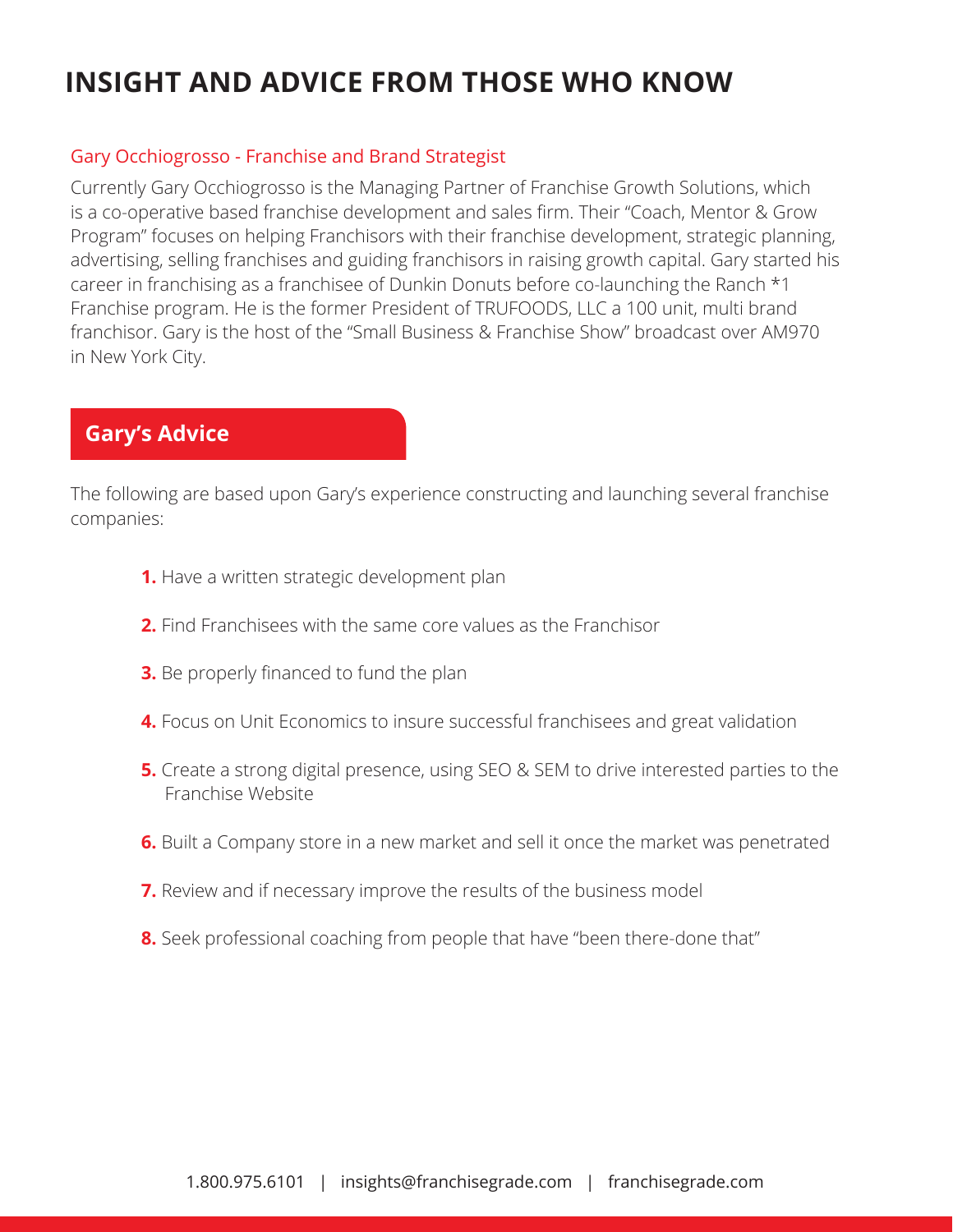### **Report Summary**

The data in this report confirms that start-up and emerging franchises have different rates of growth before the successful systems achieve maturity. It's critical that new franchises are built on a foundation of successful company units and launched with ample capital to fuel the development of a viable franchise network.

As franchise systems grow franchise leadership should be prepared and willing to adjust their franchise program. Too often, a floundering franchise is unwilling or incapable of making changes to their franchise, the result is wasting resources trying to sell a flawed franchise. This process requires that franchise system performance be monitored from start-up through the emerging stage. Re-evaluate your franchise development strategy yearly and focus on short term success to lay the foundation for long term growth. Every new franchisee needs to be operationally strong to support the sale and growth of new franchisees.

Most importantly, franchisors shouldn't assume they must sell 100 franchise locations as fast as possible to be successful. The development of a successful franchise system is a slow and steady process. If your franchise is struggling to grow then objectively analyze your system by utilizing expert advice including reaching out to successful franchise leaders. Above all, be willing to change and adjust when necessary.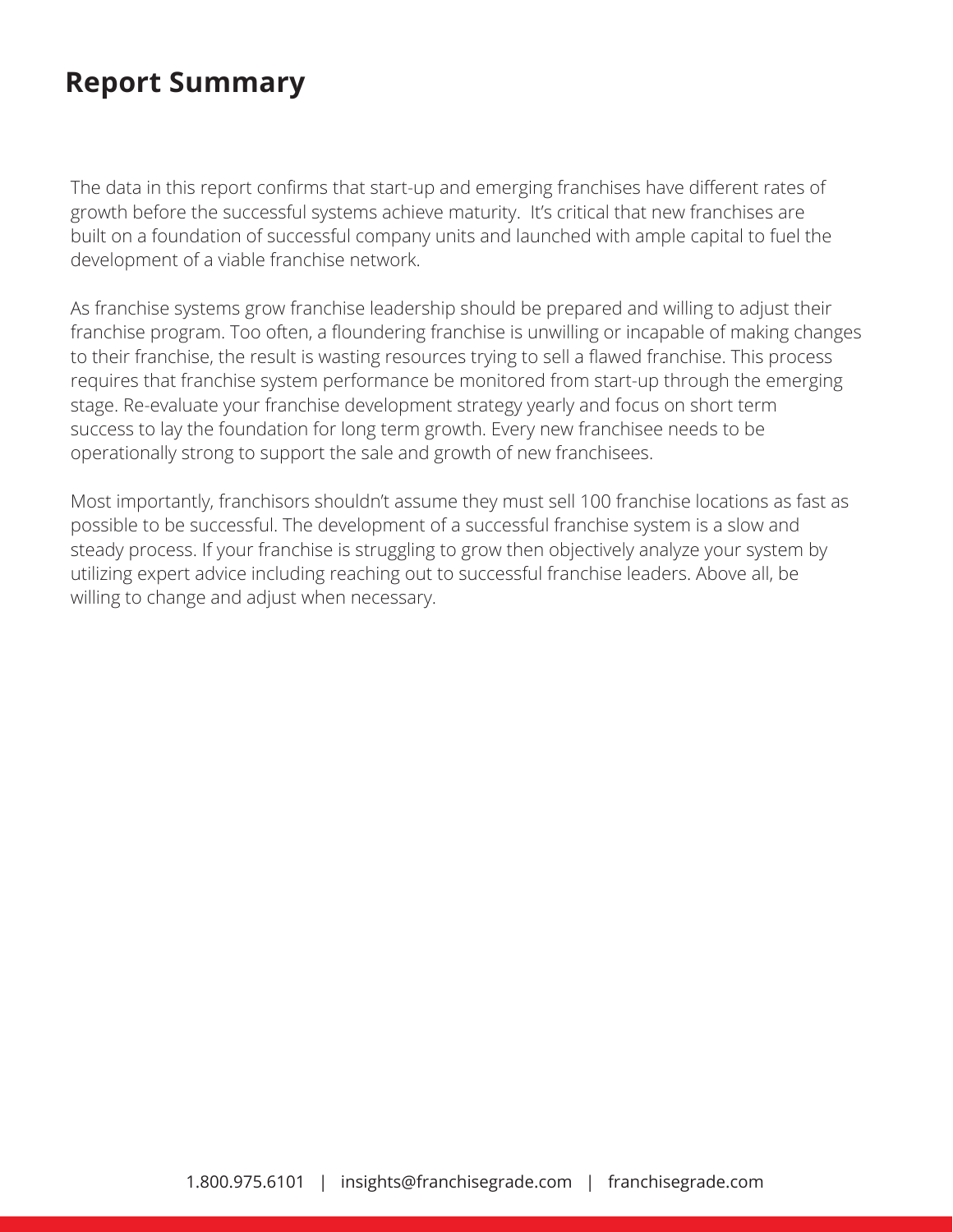# **The Data**

Franchise Grade collects 2,500+ FDDs per year. The data presented in this report is based on data extracted from these FDDs. Although there have been references to the approximate number of start-up and emerging franchises throughout the United States, the data in this report is based on factual statistics from these FDDs. We believe this to be an accurate representation of start-up and emerging franchise development since 2007.

### **Report Disclaimer**

This report product is supplied by FranchiseGrade.com Inc. (Franchise Grade) for the sole use of subscribers and/or purchasers.

All information contained within this report is obtained by Franchise Grade from sources believed by Franchise Grade to be reliable and accurate. Any forecasts, calculations or predictions contain within this report are believed to be accurate as the data and methods will allow. Due to the possibility of human or mechanical error, the information within this report is provided "as is" and no warranty of any kind is provided.

Franchise Grade makes no representation to any person or entity with regard to the completeness or accuracy of the data and information contained herein, and it accepts no responsibility and disclaims all liability for loss or damage whatsoever suffered or incurred by any other person resulting from the use of, or reliance upon, the data or information contained herein.